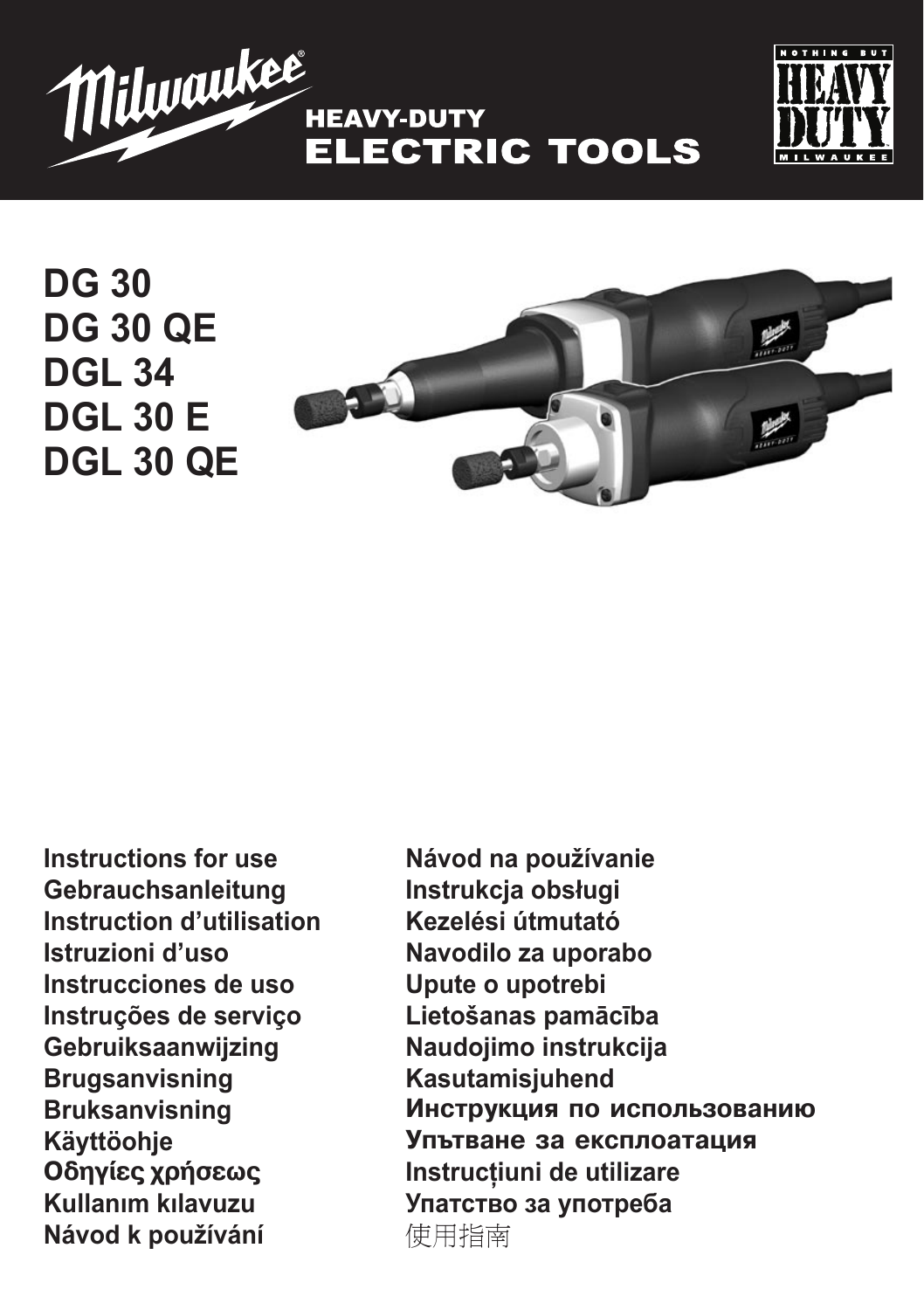| Technical Data, Safety Instructions, Specified Conditions of Use,<br>Please read and save<br>EC-Declaration of Conformity, Mains connection, Maintenance, Symbols<br>these instructions!                                                                                | <b>ENGLISH</b>    | 6  |
|-------------------------------------------------------------------------------------------------------------------------------------------------------------------------------------------------------------------------------------------------------------------------|-------------------|----|
| Technische Daten, Sicherheitshinweise, Bestimmungsgemäße Verwendung,<br>Bitte lesen und<br>CE-Konformitätserklärung, Netzanschluss, Wartung, Symbole<br>aufbewahren!                                                                                                    | <b>DEUTSCH</b>    | 7  |
| Caractéristiques techniques, Instructions de sécurité, Utilisation conforme aux<br>Prière de lire et de<br>prescriptions, Declaration CE de Conformité, Branchement secteur, Entretien, Symboles<br>conserver!                                                          | <b>FRANÇAIS</b>   | 8  |
| Dati tecnici, Norme di sicurezza, Utilizzo conforme, Dicharazione di Conformità<br>Si prega di leggere le<br>CE, Collegamento alla rete, Manutenzione, Simboli<br>istruzioni e di conservarle!                                                                          | <b>ITALIANO</b>   | 9  |
| Datos técnicos, Instrucciones de seguridad, Aplicación de acuerdo a la finalidad,<br>Lea y conserve estas<br>Declaracion de Conformidad CE, Conexión eléctrica, Mantenimiento, Símbolos<br>instrucciones por favor!                                                     | ESPAÑOL           | 10 |
| Características técnicas, Instruções de segurança, Utilização autorizada,<br>Por favor leia e conserve em<br>Declaração de Conformidade CE, Ligação à rede, Manutenção, Symbole<br>seu poder!                                                                           | <b>PORTUGUES</b>  | 11 |
| Technische gegevens, Veiligheidsadviezen, Voorgeschreven gebruik van het<br>Lees en let goed op<br>systeem, EC-Konformiteitsverklaring, Netaansluiting, Onderhoud, Symbolen<br>deze adviezen!                                                                           | <b>NEDERLANDS</b> | 12 |
| Tekniske data, Sikkerhedshenvisninger, Tiltænkt formål,<br>Vær venlig at læse og<br>CE-Konformitetserklæring, Nettilslutning, Vedligeholdelse, Symboler<br>opbevare!                                                                                                    | <b>DANSK</b>      | 13 |
| Tekniske data, Spesielle sikkerhetshenvisninger, Formålsmessig bruk,<br>Vennligst les og<br>CE-Samsvarserklæring, Nettilkopling, Vedlikehold, Symboler<br>oppbevar!                                                                                                     | <b>NORSK</b>      | 14 |
| Tekniska data, Säkerhetsutrustning, Använd maskinen Enligt anvisningarna, CE-<br>Var god läs och tag tillvara<br>Försäkran, Nätanslutning, Skötsel, Symboler<br>dessa instruktioner!                                                                                    | <b>SVENSKA</b>    | 15 |
| Tekniset arvot, Turvallisuusohjeet, Tarkoituksenmukainen käyttö,<br>Lue ja säilytö!<br>Todistus CE-standardinmukaisuudesta, Verkkoliitäntä, Huolto, Symbolit                                                                                                            | <b>SUOMI</b>      | 16 |
| Τεχνικα στοιχεια, Ειδικεσ υποδειξεισ ασφαλειασ, Χρηση συμφωνα με το σκοπο προορισμου,<br>Παρακαλώ διαβάστε<br>Δηλωση πιστοτητασ εκ, Συνδεση στο ηλεκτρικο δικτυο, Συντηρηση, Συμβολα<br>τις και φυλάξτε τις!                                                            | <b>EAAHNIKA</b>   | 17 |
| Teknik veriler, Güvenliğiniz için talimatlar, Kullanim, CE uygunluk beyanice, Şebeke<br>Lütfen okuyun ve<br>bağlantisi, Bakim, Semboller<br>saklayın                                                                                                                    | <u>TÜRKÇE</u>     | 18 |
| Technická data, Speciální bezpečnostní upozornění, Oblast využití,<br>Po přečtení uschovejte<br>Ce-prohlášení o shodě, Připojení na sít, Údržba, Symboly                                                                                                                | ČESKY             | 19 |
| Technické údaje, Špeciálne bezpečnostné pokyny, Použitie podľa predpisov,<br>Prosím prečítať a<br>CE-Vyhlásenie konformity, Sieťová prípojka, Údrzba, Symboly<br>uschovať!                                                                                              | <b>SLOVENSKY</b>  | 20 |
| Dane techniczne, Specjalne zalecenia dotyczące bezpieczeństwa, Użytkowanie zgodne z<br>Prosimy o uważne przeczytanie i przestrzeganie<br>przeznaczeniem, Świadectwo zgodności ce, Podłączenie do sieci, Gwarancja, Symbole<br>zaleceń zamie szczonych w tej instrukcji. | POLSKI            | 21 |
| Műszaki adatok, Különleges biztonsági tudnivalók, Rendeltetésszerű használat,<br>Olvassa el és<br>Ce-azonossági nyilatkozat, Hálózati csatlakoztatás, Karbantartás, Szimbólumok<br>őrizze meg                                                                           | <b>MAGYAR</b>     | 22 |
| Tehnični podatki, Specialni varnostni napotki, Uporaba v skladu z namembnostjo,<br>Prosimo preberite in<br>Ce-izjava o konformnosti, Omrežni priključek, Vzdrževanje,Simboli<br>shranite!                                                                               | <b>SLOVENSKO</b>  | 23 |
| Tehnički podaci, Specijalne sigurnosne upute, Propisna upotreba,<br>Molimo pročitati i<br>CE-Izjava konformnosti, Priključak na mrežu, Održavanje, Simboli<br>sačuvati                                                                                                  | HRVATSKI          | 24 |
| Tehniskie dati, Speciālie drošības noteikumi, Noteikumiem atbilstošs izmantojums,<br>Pielikums lietošanas<br>Atbilstība CE normām, Tīkla pieslēgums, Apkope, Simboli<br>pamācībai                                                                                       | <b>LATVISKI</b>   | 25 |
| Techniniai duomenys, Ypatingos saugumo nuorodos, Naudojimas pagal paskirti,<br>Prašome perskaitvti ir<br>CE Atitikties pareiškimas, Elektros tinklo jungtis, Techninis aptarnavimas, Simboliai<br>neišmesti!                                                            | LIETUVIŠKAI       | 26 |
| Tehnilised andmed, Spetsiaalsed turvajuhised, Kasutamine vastavalt otstarbele,<br>Palun lugege läbi ja hoidke<br>EÜ Vastavusavaldus, Võrku ühendamine, Hooldus, Sümbolid<br>alal!                                                                                       | EESTI             | 27 |
| Технические данные, Рекомендации по технике безопасности,<br>Пожалуйста, прочтите и сохраните<br>Использо-вание, Подключение к электросети, Обслуживание, Символы<br>настоящую! инструкцию                                                                              | <u>РУССКИЙ</u>    | 28 |
| Технически данни, Специални указания за безопасност, Използване по предназначение,<br>Моля прочетете и<br>СЕ-Декларация за съответствие, Свързване към мрежата, Поддръжка, Символи<br>запазете!                                                                         | <b>БЪЛГАРСКИ</b>  | 29 |
| Date tehnice, Instrucțiuni de securitate, Condiții de utilizare specificate, Declarație<br>Va rugăm citiți și păstrați<br>de conformitate, Alimentare de la retea, Intretinere, Simboluri<br>aceste instrucțiuni                                                        | ROMÂNIA           | 30 |
| Технички Податоци, Упатство За Употреба, Специфицирани Услови На<br>Ве молиме прочитајте го и<br>Употреба, Еу-декларација За Сообразност, Главни Врски, Одржување, Симболи<br>чувајте го ова упатство!                                                                  | <b>МАКЕДОНСКИ</b> | 31 |
| 技术数据,特殊安全指示,正确地使用机器,欧洲安全规定说明,电源插头,维<br>请详细阅读并妥善保存!<br>修,符号                                                                                                                                                                                                              | 中汉                | 32 |
|                                                                                                                                                                                                                                                                         |                   |    |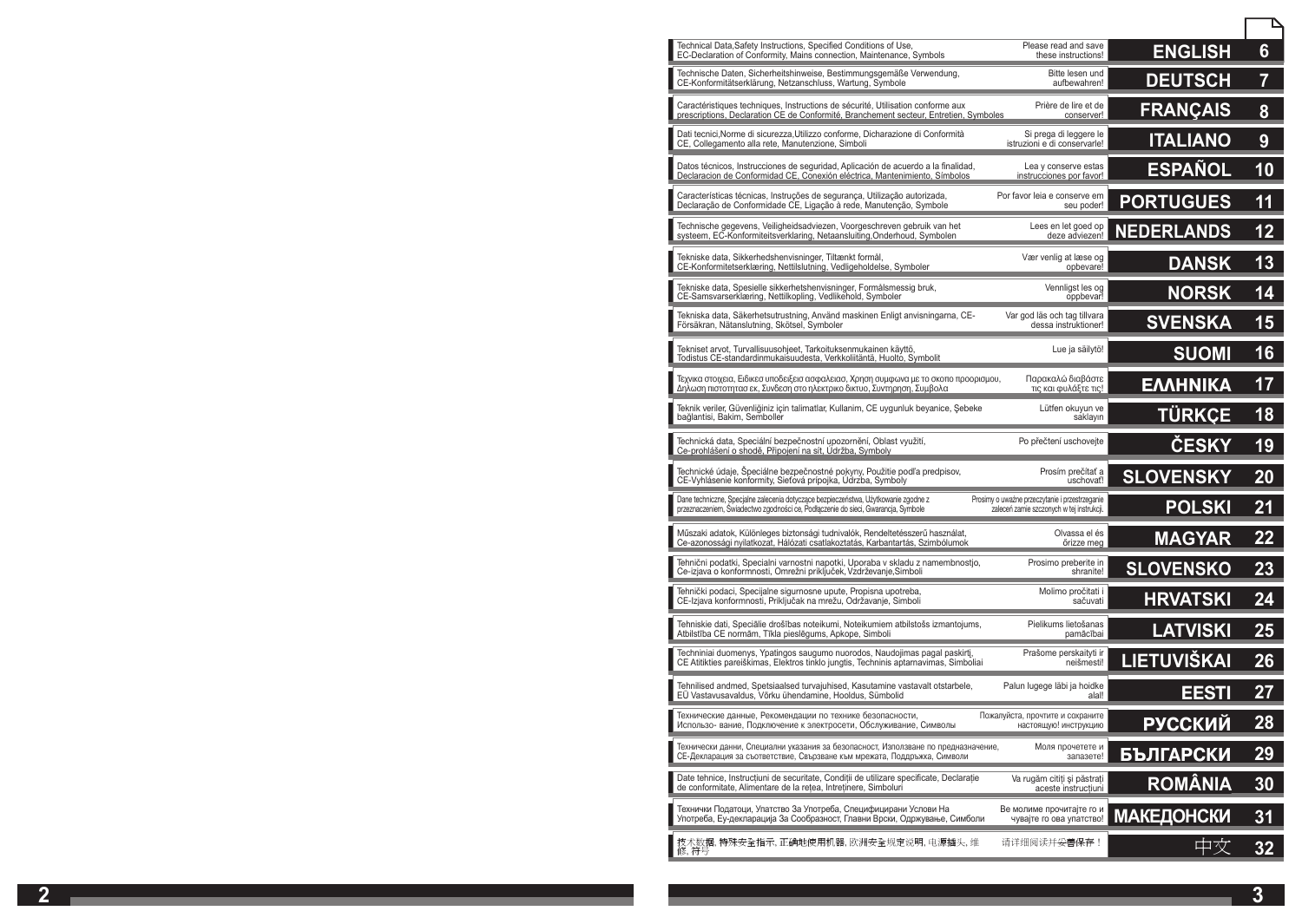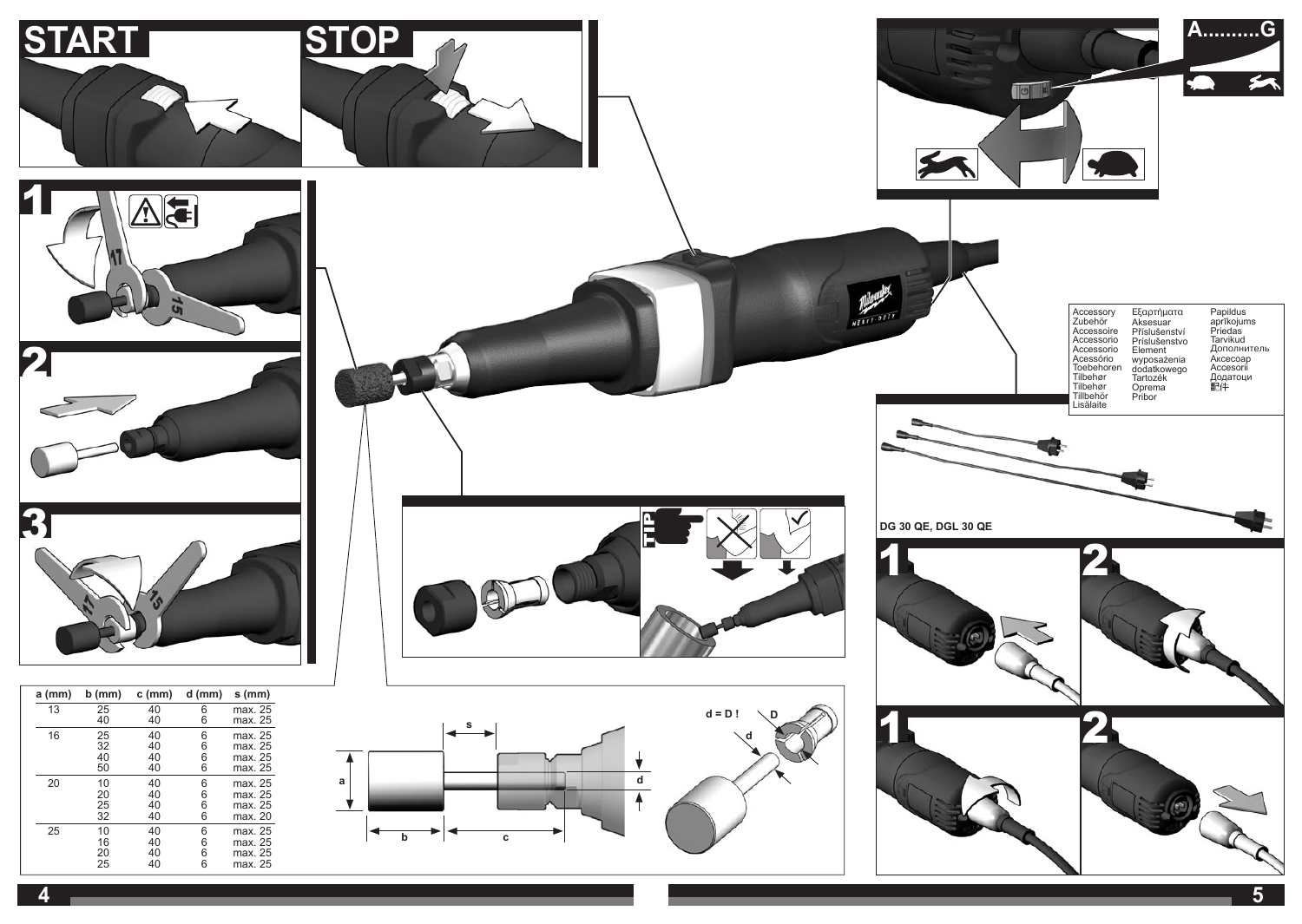| <b>TECHNICAL DATA</b>                              | <b>DG 30</b> | <b>DG 30 QE</b> | <b>DGL 34</b> | <b>DGL 30 E. DGL 30 QE</b> |
|----------------------------------------------------|--------------|-----------------|---------------|----------------------------|
|                                                    |              |                 |               |                            |
|                                                    |              |                 |               |                            |
|                                                    |              |                 |               |                            |
|                                                    |              |                 |               |                            |
|                                                    |              |                 |               |                            |
|                                                    |              |                 |               |                            |
| Abrasive grinding body diam. max.                  |              |                 |               |                            |
|                                                    |              |                 |               |                            |
|                                                    |              |                 |               |                            |
|                                                    |              |                 |               |                            |
|                                                    |              |                 |               |                            |
| Typical A-weighted sound levels:                   |              |                 |               |                            |
|                                                    |              |                 |               |                            |
|                                                    |              |                 |               |                            |
| Wear ear protectors!                               |              |                 |               |                            |
| Measured values determined according to EN 50 144. |              |                 |               |                            |

 **WARNING! Read all safety warnings and all instructions,** 

**including those given in the accompanying brochure**. Failure to follow the warnings and instructions may result in electric shock, fire and/or

serious injury. **Save all warnings and instructions for future reference.** 

#### **SAFETY INSTRUCTIONS**

**Wear ear protectors.** Exposure to noise can cause hearing loss.

**Use auxiliary handles supplied with the tool.** Loss of control can cause personal injury.Appliances used at many different locations including open air must be connected via a current surge preventing switch.

**Hold power tool by insulated gripping surfaces, when performing an operation where the cutting accessory may contact hidden wiring or its own cord.** Contact with a "live" wire will also make exposed metal parts of the power tool "live" and shock the operator.

Appliances used at many different locations including open air must be connected via a current surge preventing switch.

Always wear goggles when using the machine. It is recommended to wear gloves, sturdy non slipping shoes and apron.

Always disconnect the plug from the socket before carrying out any work on the machine.

Only plug-in when machine is switched off.

Keep mains lead clear from working range of the machine. Always lead the cable away behind you.

After switching off, the machine will not be idle immediately. (After-running of the work spindle.) Allow the machine to come to a stop before putting down.

Never reach into the danger area of the plane when it is running.

Only use tools whose permitted speed is at least as high as the highest no-load speed of the machine.

Check grinding tools before use. The grinding tool must be properly mounted and turn freely. Perform a test run for at least 30 seconds without load. Do not use damaged, out of round or vibrating grinding tools.

When grinding metal, flying sparks are produced. Take care that no persons are endangered. Because of the danger of fire, no combustible materials should be located in the vicinity (spark flight zone). Do not use dust extraction.

Due care should be taken that no sparks or sanding dust flying from the workpiece come into contact with you.

The adjusting nut must be tightened before starting to work with the machine.

Under the effect of extreme electromagnetic interferences from the outside, temporary variations in the speed of rotation could arise in particular cases.

Always use and store the grinding disks according to the manufacturer's instructions.

The workpiece must be fixed if it is not heavy enough to be steady. Never lead the workpiece to the grinding disk with your hand.

Make sure that the grinding tool is installed in accordance with the manufacturer's instructions.

The size of the grinding tool must be suitable for the grinder.

For dusty operations, the machine's ventilation slits must be kept clear. If necessary, switch off the power to the machine and remove the dust. Use a non-metallic object for this, taking care not to damage any of the inner parts.

#### **SPECIFIED CONDITIONS OF USE**

Straight grinders are suited for grinding wood, metal, plastic, or similar materials, especially in hard accessible corners and places. Do not use this product in any other way as stated for normal use.

#### **EC-DECLARATION OF CONFORMITY**

We declare under our sole responsibility that this product is in conformity with the following standards or standardized documents. HD 400, EN 50144, EN 55014-1, EN 55014-2, EN 61000-3-2, EN 61000-3-3, in accordance with the regulations 98/37/EC, 2004/108/EC

Rainer Kumpf Winnenden, 2008-09-29

Manager Product Development

Connect only to single-phase a.c. current and only to the system voltage indicated on the rating plate. It is also possible to connect to sockets without an earthing contact as the design conforms to safety class II.

## **MAINTENANCE**

**MAINS CONNECTION**

The ventilation slots of the machine must be kept clear at all times.

Use only Milwaukee accessories and Milwaukee spare parts. Should components need to be replaced which have not been described, please contact one of our Milwaukee service agents (see our list of guarantee/ service addresses).

If needed, an exploded view of the tool can be ordered. Please state the Article No. as well as the machine type printed on the label and order the drawing at your local service agents or directly at: Milwaukee Electric Tool, Max-Eyth-Straße 10, D-71364 Winnenden, Germany.

# **SYMBOLS**

Please read the instructions carefully before starting the machine.

Always wear goggles when using the machine.



Do not dispose of electric tools together with household waste material! In observance of European Directive 2002/96/EC on waste electrical and electronic equipment and its implementation in accordance with national law, electric tools that have reached the end of their life must be collected separately and returned to an environmentally compatible recycling facility.

| <b>DG 30</b> | <b>DG 30 QE</b> | <b>DGL 30 E, DGL 30 QE</b> |               |
|--------------|-----------------|----------------------------|---------------|
|              |                 |                            |               |
|              |                 |                            |               |
|              |                 |                            |               |
|              |                 |                            |               |
|              |                 |                            |               |
|              |                 |                            |               |
|              |                 |                            |               |
|              |                 |                            |               |
|              |                 |                            |               |
|              |                 |                            |               |
|              |                 |                            |               |
|              |                 |                            |               |
|              |                 |                            |               |
|              |                 |                            |               |
|              |                 |                            |               |
|              |                 |                            | <b>DGL 34</b> |

Gehörschutz tragen! Messwerte ermittelt entsprechend EN 50 144.

# **WARNUNG! Lesen Sie alle Sicherheitshinweise und**

**Anweisungen, auch die in der beiliegenden Broschüre.**Versäumnisse bei der Einhaltung der Sicherheitshinweise und Anweisungen können elektrischen Schlag, Brand und/oder schwere Verletzungen verursachen. **Bewahren Sie alle Sicherheitshinweise und Anweisungen für die Zukunft auf.**

## **SPEZIELLE SICHERHEITSHINWEISE**

**Tragen Sie Gehörschutz.** Die Einwirkung von Lärm kann Gehörverlust bewirken.

**Benutzen Sie die mit dem Gerät gelieferten Zusatzhandgriffe.** Der Verlust der Kontrolle kann zu Verletzungen führen.

**Halten Sie das Gerät an den isolierten Griffflächen, wenn Sie Arbeiten ausführen, bei denen das Einsatzwerkzeug verborgene Stromleitungen oder das eigene Kabel treffen kann.** Der Kontakt mit einer spannungsführenden Leitung setzt auch die metallenen Geräteteile unter Spannung und führt zu einem elektrischen Schlag.

Steckdosen in Außenbereichen müssen mit Fehlerstrom-Schutzschaltern ausgerüstet sein. Das verlangt die Installationsvorschrift für Ihre Elektroanlage. Bitte beachten Sie das bei der Verwendung unseres Gerätes.

Beim Arbeiten mit der Maschine stets Schutzbrille tragen. Schutzhandschuhe, festes und rutschsicheres Schuhwerk und Schürze werden empfohlen.

Vor allen Arbeiten an der Maschine Stecker aus der Steckdose ziehen.

Maschine nur ausgeschaltet an die Steckdose anschließen.

Anschlusskabel stets vom Wirkungsbereich der Maschine fernhalten. Kabel immer nach hinten von der Maschine wegführen.

Die Werkzeugspindel läuft nach, nachdem das Gerät ausgeschaltet wurde. Maschine erst nach Stillstand ablegen.

Nicht in den Gefahrenbereich der laufenden Maschine greifen.

Nur Arbeitswerkzeuge verwenden, deren zulässige Drehzahl mindestens so hoch ist wie die höchste Leerlaufdrehzahl des Gerätes.

Schleifwerkzeuge vor dem Gebrauch überprüfen. Das Schleifwerkzeug muss einwandfrei montiert sein und sich frei drehen können. Probelauf mindestens 30 Sekunden ohne Belastung durchführen. Beschädigte, unrunde oder vibrierende Schleifwerkzeuge nicht verwenden

Beim Schleifen von Metallen entsteht Funkenflug. Darauf achten, dass keine Personen gefährdet werden. Wegen der Brandgefahr dürfen sich keine brennbaren Materialien in der Nähe (Funkenflugbereich) befinden. Keine Staubabsaugung verwenden.

Gerät immer so halten, dass Funken oder Schleifstaub vom Körper wegfliegen.

Die Spannmutter muss vor Inbetriebnahme der Maschine angezogen sein.

Unter Einwirkung extremer elektromagnetischer Störungen von außen, können im Einzelfall vorübergehende Drehzahlschwankungen auftreten.

Schleifscheiben stets gemäß den Angaben des Herstellers verwenden und aufbewahren.

Das zu bearbeitende Werkstück muss festgespannt werden, sofern es nicht durch sein Eigengewicht hält. Niemals Werkstück mit der Hand gegen die Scheibe führen.

Sicherstellen, dass das Schleifwerkzeug nach Anweisung des Schleifmittelherstellers angebracht ist.

Die Maße des Schleifwerkzeugs müssen zum Schleifer passen.

Bei staubigen Arbeiten müssen die Lüftungsschlitze der Maschine frei sein. Wenn erforderlich, Maschine vom Netz trennen und Staub entfernen. Hierzu nichtmetallische Objekte verwenden und keine inneren Teile beschädigen.

# **BESTIMMUNGSGEMÄßE VERWENDUNG**

Der Geradschleifer ist geeignet zum Schleifen von Kunststoff und Metall, insbesondere an schwer zugänglichen Stellen.

Dieses Gerät darf nur wie angegeben bestimmungsgemäß verwendet werden.

# **CE-KONFORMITÄTSERKLÄRUNG**

Wir erklären in alleiniger Verantwortung, dass dieses Produkt mit den folgenden Normen oder normativen Dokumenten übereinstimmt, EN 50144, EN 55014-1, EN 55014-2, EN 61000-3-2, EN 61000-3-3, gemäß den Bestimmungen der Richtlinien 98/37/EG, 2004/108/EG



'//uv

Winnenden, 2008-09-29

Rainer Kumpf Manager Product Development

#### **NETZANSCHLUSS**

Nur an Einphasen-Wechselstrom und nur an die auf dem Leistungsschild angegebene Netzspannung anschließen. Anschluss ist auch an Steckdosen ohne Schutzkontakt möglich, da ein Aufbau der Schutzklasse II vorliegt.

## **WARTUNG**

Stets die Lüftungsschlitze der Maschine sauber halten.

Nur Milwaukee Zubehör und Ersatzteile verwenden. Bauteile, deren Austausch nicht beschrieben wurde, bei einer Milwaukee Kundendienststelle auswechseln lassen (Broschüre Garantie/ Kundendienstadressen beachten).

Bei Bedarf kann eine Explosionszeichnung des Gerätes unter Angabe der Maschinen Type und der zehnstelligen Nummer auf dem Leistungsschild bei Ihrer Kundendienststelle oder direkt bei Milwaukee Electric Tool, Max-Eyth-Straße 10, D-71364 Winnenden, Germany. angefordert werden.



Bitte lesen Sie die Gebrauchsanweisung vor Inbetriebnahme sorgfältig durch.

Beim Arbeiten mit der Maschine stets Schutzbrille tragen.

Vor allen Arbeiten an der Maschine Stecker aus der Steckdose ziehen.



Werfen Sie Elektrowerkzeuge nicht in den Hausmüll! Gemäss Europäischer Richtlinie 2002/96/EG über Elektround Elektronik- Altgeräte und Umsetzung in nationales Recht müssen verbrauchte Elektrowerkzeuge getrennt gesammelt und einer umweltgerechten Wiederverwertung zugeführt werden.müssen verbrauchte Elektrowerkzeuge getrennt gesammelt und einer umweltgerechten Wiederverwertung zugeführt werden.